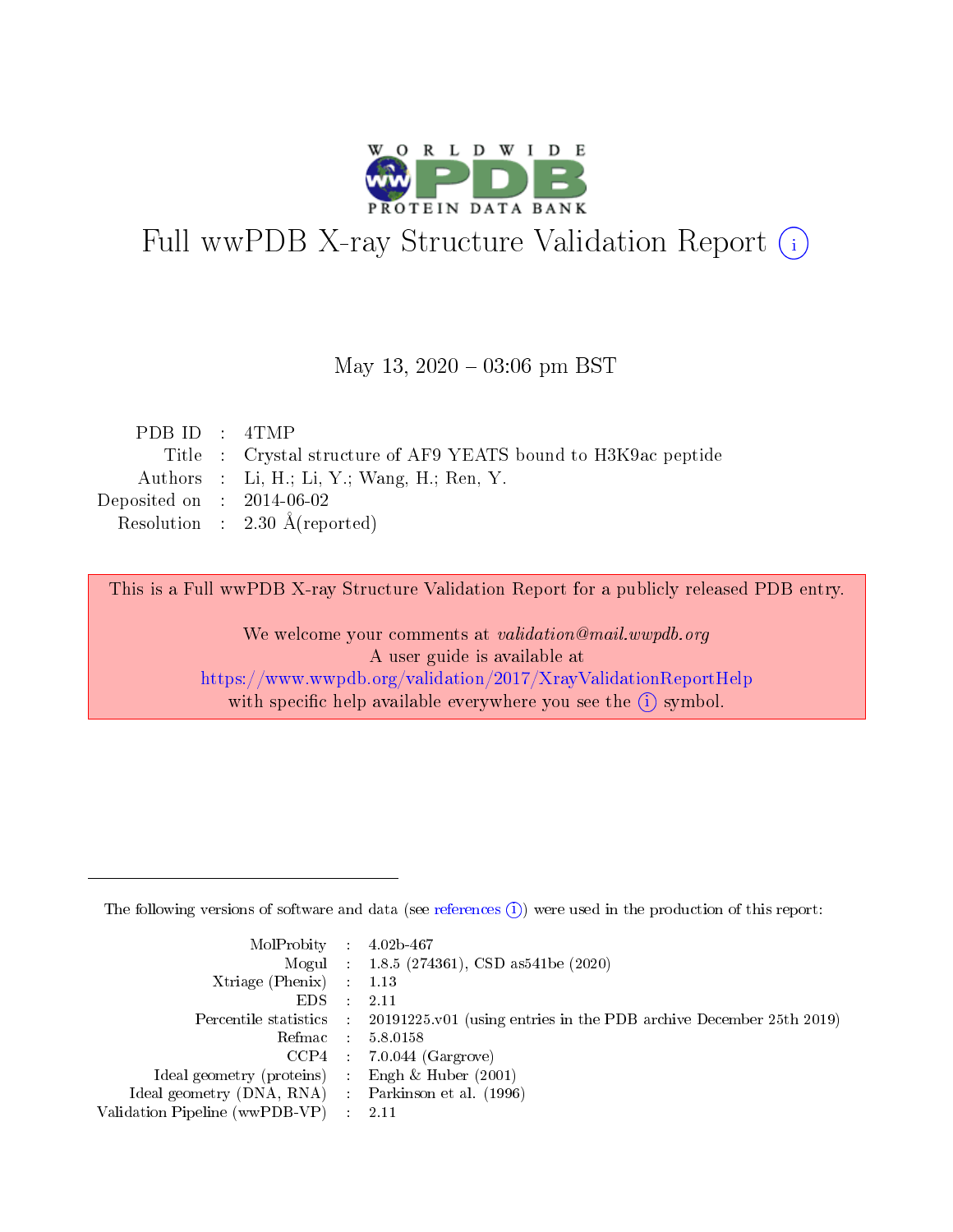# 1 [O](https://www.wwpdb.org/validation/2017/XrayValidationReportHelp#overall_quality)verall quality at a glance  $(i)$

The following experimental techniques were used to determine the structure: X-RAY DIFFRACTION

The reported resolution of this entry is 2.30 Å.

Percentile scores (ranging between 0-100) for global validation metrics of the entry are shown in the following graphic. The table shows the number of entries on which the scores are based.



| Metric                | Whole archive<br>$(\#\text{Entries})$ | Similar resolution<br>$(\#\text{Entries},\,\text{resolution}\,\,\text{range}(\textup{\AA}))$ |
|-----------------------|---------------------------------------|----------------------------------------------------------------------------------------------|
| $R_{free}$            | 130704                                | $5042 (2.30 - 2.30)$                                                                         |
| Clashscore            | 141614                                | $5643(2.30-2.30)$                                                                            |
| Ramachandran outliers | 138981                                | $5575(2.30-2.30)$                                                                            |
| Sidechain outliers    | 138945                                | $5575(2.30-2.30)$                                                                            |
| RSRZ outliers         | 127900                                | $4938(2.30-2.30)$                                                                            |

The table below summarises the geometric issues observed across the polymeric chains and their fit to the electron density. The red, orange, yellow and green segments on the lower bar indicate the fraction of residues that contain outliers for  $>=3, 2, 1$  and 0 types of geometric quality criteria respectively. A grey segment represents the fraction of residues that are not modelled. The numeric value for each fraction is indicated below the corresponding segment, with a dot representing fractions  $\epsilon=5\%$  The upper red bar (where present) indicates the fraction of residues that have poor fit to the electron density. The numeric value is given above the bar.

| Mol |   | $\fbox{Chain}$ Length | Quality of chain |     |  |  |  |  |  |
|-----|---|-----------------------|------------------|-----|--|--|--|--|--|
|     | А | 141                   | 95%              | . . |  |  |  |  |  |
|     | ⌒ | 141                   | 95%              | . . |  |  |  |  |  |
| ച   | В | 11                    | 82%              | 18% |  |  |  |  |  |
| ച   |   | -1                    | 9%<br>9%<br>73%  | 18% |  |  |  |  |  |

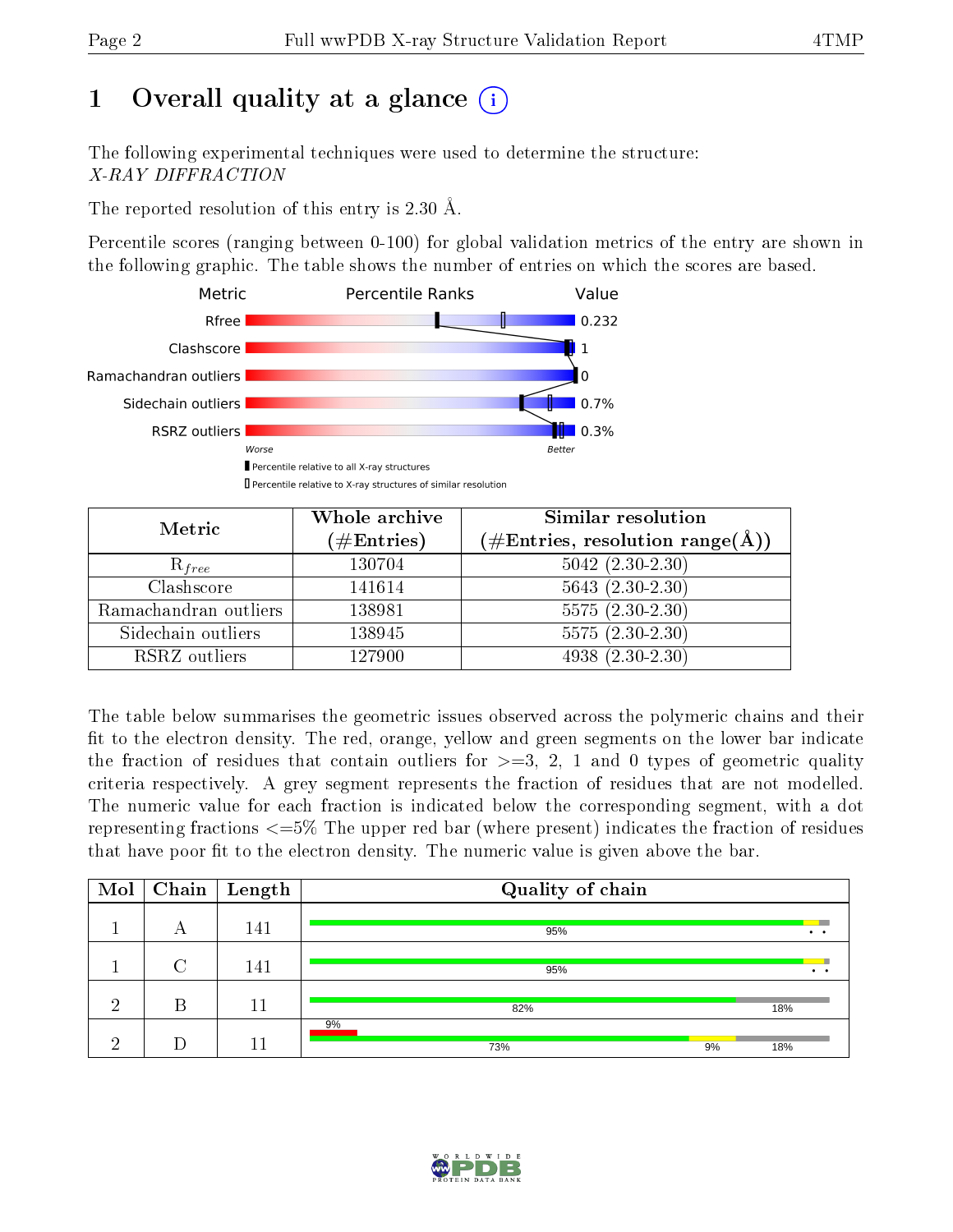# 2 Entry composition (i)

There are 4 unique types of molecules in this entry. The entry contains 5118 atoms, of which 2442 are hydrogens and 0 are deuteriums.

In the tables below, the ZeroOcc column contains the number of atoms modelled with zero occupancy, the AltConf column contains the number of residues with at least one atom in alternate conformation and the Trace column contains the number of residues modelled with at most 2 atoms.

| Mol |  | Chain   Residues | Atoms     |  |                  |   |  |     |  | $\text{ZeroOcc}$   AltConf   Trace |  |
|-----|--|------------------|-----------|--|------------------|---|--|-----|--|------------------------------------|--|
|     |  | 138              | Total C   |  | H                |   |  |     |  |                                    |  |
|     |  |                  | 2289      |  | 744 1136 208 196 |   |  | - 5 |  |                                    |  |
|     |  | 139              | Total C H |  |                  | N |  |     |  |                                    |  |
|     |  |                  | 2305-     |  | 750 1142 211 197 |   |  | 5   |  |                                    |  |

• Molecule 1 is a protein called Protein AF-9.

There are 6 discrepancies between the modelled and reference sequences:

| Chain  | Residue | Modelled   | Actual | Comment        | Reference         |
|--------|---------|------------|--------|----------------|-------------------|
|        | $-2$    | <b>GLY</b> |        | expression tag | <b>UNP P42568</b> |
|        | $-1$    | SER.       |        | expression tag | <b>UNP P42568</b> |
|        |         | <b>HIS</b> |        | expression tag | <b>UNP P42568</b> |
| C      | $-2$    | GLY        |        | expression tag | <b>UNP P42568</b> |
| $\cap$ | $-1$    | SER.       |        | expression tag | <b>UNP P42568</b> |
|        |         | <b>HIS</b> |        | expression tag | <b>UNP P42568</b> |

 Molecule 2 is a protein called ALA-ARG-THR-LYS-GLN-THR-ALA-ARG-ALY-SER-TH R.

| Mol | $\Box$ Chain   Residues | Atoms           |  |             |  | $\text{ZeroOcc} \mid \text{AltConf} \mid \text{Trace}$ |  |  |
|-----|-------------------------|-----------------|--|-------------|--|--------------------------------------------------------|--|--|
|     |                         | Total C H N O   |  |             |  |                                                        |  |  |
|     |                         | 137 39 70 15 13 |  |             |  |                                                        |  |  |
|     |                         | Total C H N O   |  |             |  |                                                        |  |  |
|     |                         | 137             |  | 39 70 15 13 |  |                                                        |  |  |

• Molecule 3 is 1,2-ETHANEDIOL (three-letter code: EDO) (formula:  $C_2H_6O_2$ ).

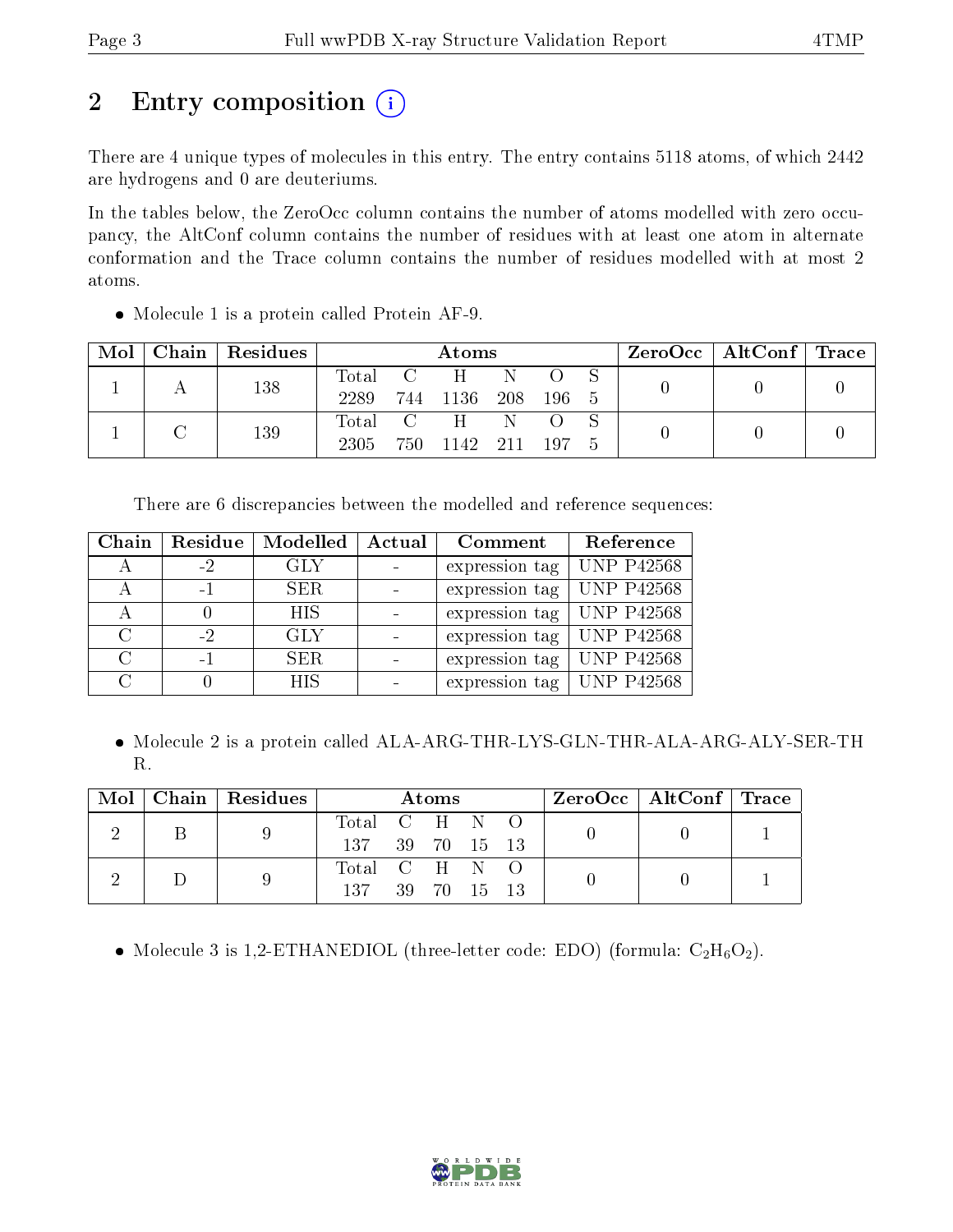

| Mol |   | Chain   Residues |         | Atoms          |            |                  | ZeroOcc   AltConf |
|-----|---|------------------|---------|----------------|------------|------------------|-------------------|
|     |   |                  | Total C |                | H          | $\left( \right)$ |                   |
|     | A |                  | 10      |                | $2\quad 6$ | -2               |                   |
|     | С |                  | Total   | $\mathbf C$    | H          |                  |                   |
|     |   |                  | 10      |                | $2\quad 6$ | $\overline{2}$   |                   |
|     |   |                  | Total   | $\mathbf{C}$   | H          |                  |                   |
|     |   |                  | 10      |                | $2\quad 6$ | 2                |                   |
|     |   |                  | Total   | $\mathcal{C}$  | - H        |                  |                   |
|     |   |                  | 10      | 2 <sup>1</sup> | - 6        | 2                |                   |

 $\bullet\,$  Molecule 4 is water.

| Mol | Chain   Residues | Atoms                                   | ZeroOcc   AltConf |
|-----|------------------|-----------------------------------------|-------------------|
|     | 93               | Total<br>$\bigcirc$<br>93<br>93         |                   |
|     |                  | Total<br>- O<br>9<br>9                  |                   |
|     | 100              | Total<br>$\left( \right)$<br>100<br>100 |                   |
|     |                  | Total<br>$\left($<br>8                  |                   |

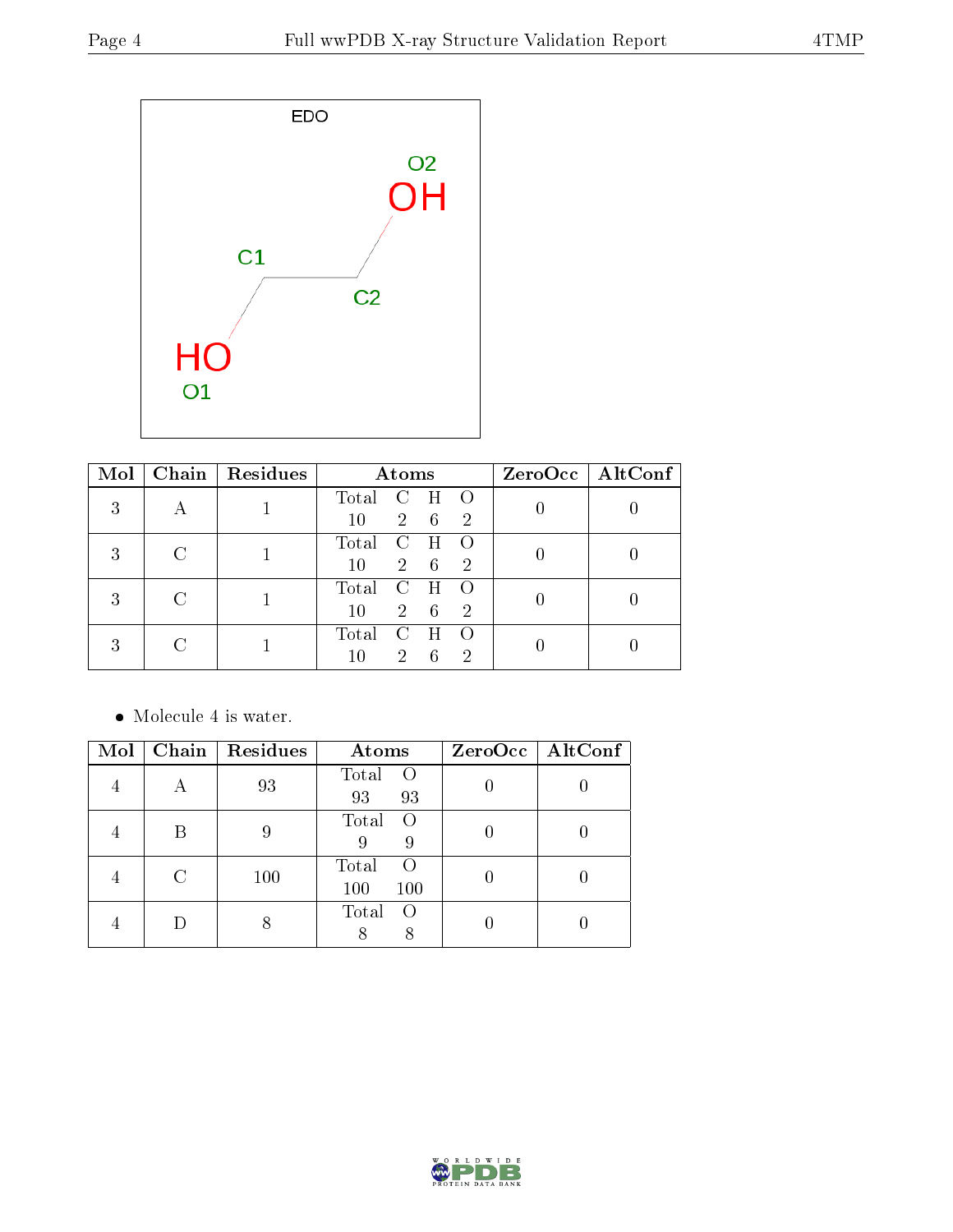# 3 Residue-property plots  $\binom{1}{1}$

These plots are drawn for all protein, RNA and DNA chains in the entry. The first graphic for a chain summarises the proportions of the various outlier classes displayed in the second graphic. The second graphic shows the sequence view annotated by issues in geometry and electron density. Residues are color-coded according to the number of geometric quality criteria for which they contain at least one outlier: green  $= 0$ , yellow  $= 1$ , orange  $= 2$  and red  $= 3$  or more. A red dot above a residue indicates a poor fit to the electron density (RSRZ  $> 2$ ). Stretches of 2 or more consecutive residues without any outlier are shown as a green connector. Residues present in the sample, but not in the model, are shown in grey.

- Chain A: 95% L104 L122 A138  $5B1$ V9 • Molecule 1: Protein AF-9 Chain C: 95%  $\overline{\cdot}$  . A138 ger <mark>e g</mark>  $\frac{20}{20}$ T24  $P62$ • Molecule 2: ALA-ARG-THR-LYS-GLN-THR-ALA-ARG-ALY-SER-THR Chain B: 82% 18%  $\frac{4}{3}$   $\frac{8}{11}$ • Molecule 2: ALA-ARG-THR-LYS-GLN-THR-ALA-ARG-ALY-SER-THR  $Q_0$ Chain D: 73% 9% 18% A<br>Ag<mark>este</mark> II<br>Ageste II
- Molecule 1: Protein AF-9

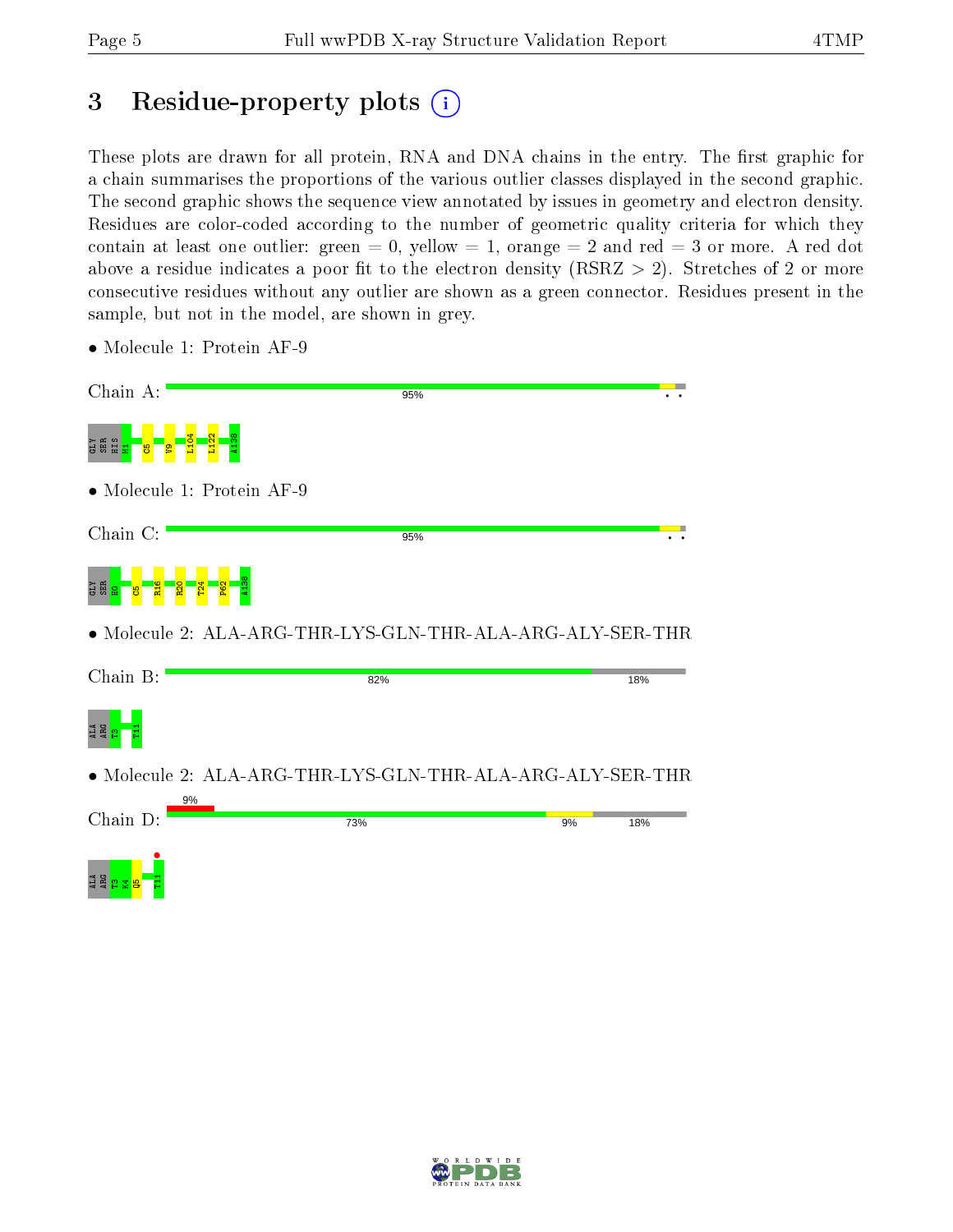# 4 Data and refinement statistics  $(i)$

| Property                                                             | <b>Value</b>                                             | Source     |
|----------------------------------------------------------------------|----------------------------------------------------------|------------|
| Space group                                                          | C2221                                                    | Depositor  |
| Cell constants                                                       | 195.70Å<br>$106.67\text{\AA}$<br>42.54Å                  |            |
| a, b, c, $\alpha$ , $\beta$ , $\gamma$                               | $90.00^\circ$<br>$90.00^\circ$<br>$90.00^\circ$          | Depositor  |
| Resolution $(A)$                                                     | 48.93<br>$-2.30$                                         | Depositor  |
|                                                                      | $48.93 - 2.30$                                           | <b>EDS</b> |
| % Data completeness                                                  | 99.8 (48.93-2.30)                                        | Depositor  |
| (in resolution range)                                                | 99.8 (48.93-2.30)                                        | <b>EDS</b> |
| $R_{merge}$                                                          | 0.12                                                     | Depositor  |
| $\mathrm{R}_{sym}$                                                   | (Not available)                                          | Depositor  |
| $\sqrt{I/\sigma}(I) > 1$                                             | $4.28$ (at 2.29Å)                                        | Xtriage    |
| Refinement program                                                   | PHENIX (phenix.refine: 1.8.4 1496)                       | Depositor  |
|                                                                      | 0.162<br>0.229<br>$\mathcal{A}$                          | Depositor  |
| $R, R_{free}$                                                        | $0.170$ ,<br>0.232                                       | DCC        |
| $R_{free}$ test set                                                  | 1046 reflections $(5.12\%)$                              | wwPDB-VP   |
| Wilson B-factor $(\AA^2)$                                            | 36.4                                                     | Xtriage    |
| Anisotropy                                                           | 0.258                                                    | Xtriage    |
| Bulk solvent $k_{sol}(e/\mathring{A}^3)$ , $B_{sol}(\mathring{A}^2)$ | $0.39$ , 45.7                                            | <b>EDS</b> |
| L-test for twinning <sup>2</sup>                                     | $\langle  L  \rangle = 0.50, \langle L^2 \rangle = 0.33$ | Xtriage    |
| Estimated twinning fraction                                          | No twinning to report.                                   | Xtriage    |
| $F_o, F_c$ correlation                                               | 0.96                                                     | <b>EDS</b> |
| Total number of atoms                                                | 5118                                                     | wwPDB-VP   |
| Average B, all atoms $(A^2)$                                         | 42.0                                                     | wwPDB-VP   |

Xtriage's analysis on translational NCS is as follows: The largest off-origin peak in the Patterson function is  $5.57\%$  of the height of the origin peak. No significant pseudotranslation is detected.

<sup>&</sup>lt;sup>2</sup>Theoretical values of  $\langle |L| \rangle$ ,  $\langle L^2 \rangle$  for acentric reflections are 0.5, 0.333 respectively for untwinned datasets, and 0.375, 0.2 for perfectly twinned datasets.



<span id="page-5-1"></span><span id="page-5-0"></span><sup>1</sup> Intensities estimated from amplitudes.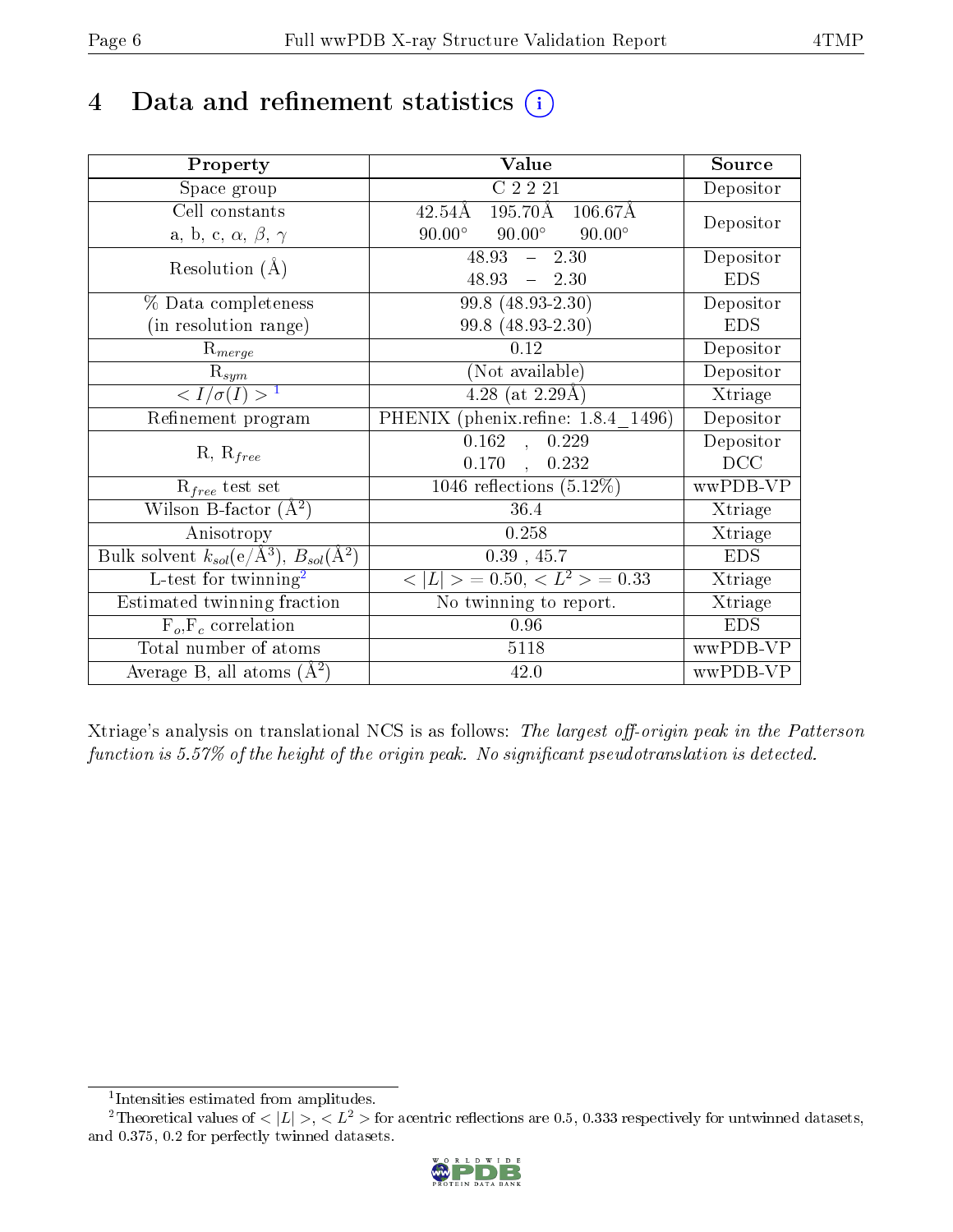# 5 Model quality  $(i)$

## 5.1 Standard geometry  $(i)$

Bond lengths and bond angles in the following residue types are not validated in this section: EDO, ALY

The Z score for a bond length (or angle) is the number of standard deviations the observed value is removed from the expected value. A bond length (or angle) with  $|Z| > 5$  is considered an outlier worth inspection. RMSZ is the root-mean-square of all Z scores of the bond lengths (or angles).

| Mol | Chain  |      | Bond lengths       | Bond angles |                 |  |
|-----|--------|------|--------------------|-------------|-----------------|--|
|     |        | RMSZ | $\# Z  > 5$        | RMSZ        | # $ Z >5$       |  |
|     |        | 0.66 | $1/1189$ $(0.1\%)$ | 0.62        | 0/1603          |  |
|     | $\cap$ | 0.71 | $1/1200(0.1\%)$    | 0.67        | $^{\prime}1618$ |  |
| 2   | В      | 0.75 | 0/53               | 0.71        | 0/68            |  |
| 2   | Ð      | 0.56 | 0/53               | 0.63        | 0/68            |  |
| All | All    | 0.69 | $2/2495(0.1\%)$    | 0.65        | 3357            |  |

All (2) bond length outliers are listed below:

|  |  |                                         | $\Box$ Mol   Chain   Res   Type   Atoms   Z   Observed(A)   Ideal(A) |      |
|--|--|-----------------------------------------|----------------------------------------------------------------------|------|
|  |  | $\vert$ CYS $\vert$ CB-SG $\vert$ -7.42 | l .69                                                                | - 82 |
|  |  | $CYS$   CB-SG   -5.84                   |                                                                      |      |

There are no bond angle outliers.

There are no chirality outliers.

There are no planarity outliers.

### 5.2 Too-close contacts  $(i)$

In the following table, the Non-H and H(model) columns list the number of non-hydrogen atoms and hydrogen atoms in the chain respectively. The H(added) column lists the number of hydrogen atoms added and optimized by MolProbity. The Clashes column lists the number of clashes within the asymmetric unit, whereas Symm-Clashes lists symmetry related clashes.

|  |      |      |      | Mol   Chain   Non-H   H(model)   H(added)   Clashes   Symm-Clashes |
|--|------|------|------|--------------------------------------------------------------------|
|  | 1153 | 1136 | 1147 |                                                                    |
|  | 1163 | 1142 | 1154 |                                                                    |
|  |      |      |      |                                                                    |
|  |      |      |      |                                                                    |
|  |      |      |      |                                                                    |

Continued on next page...

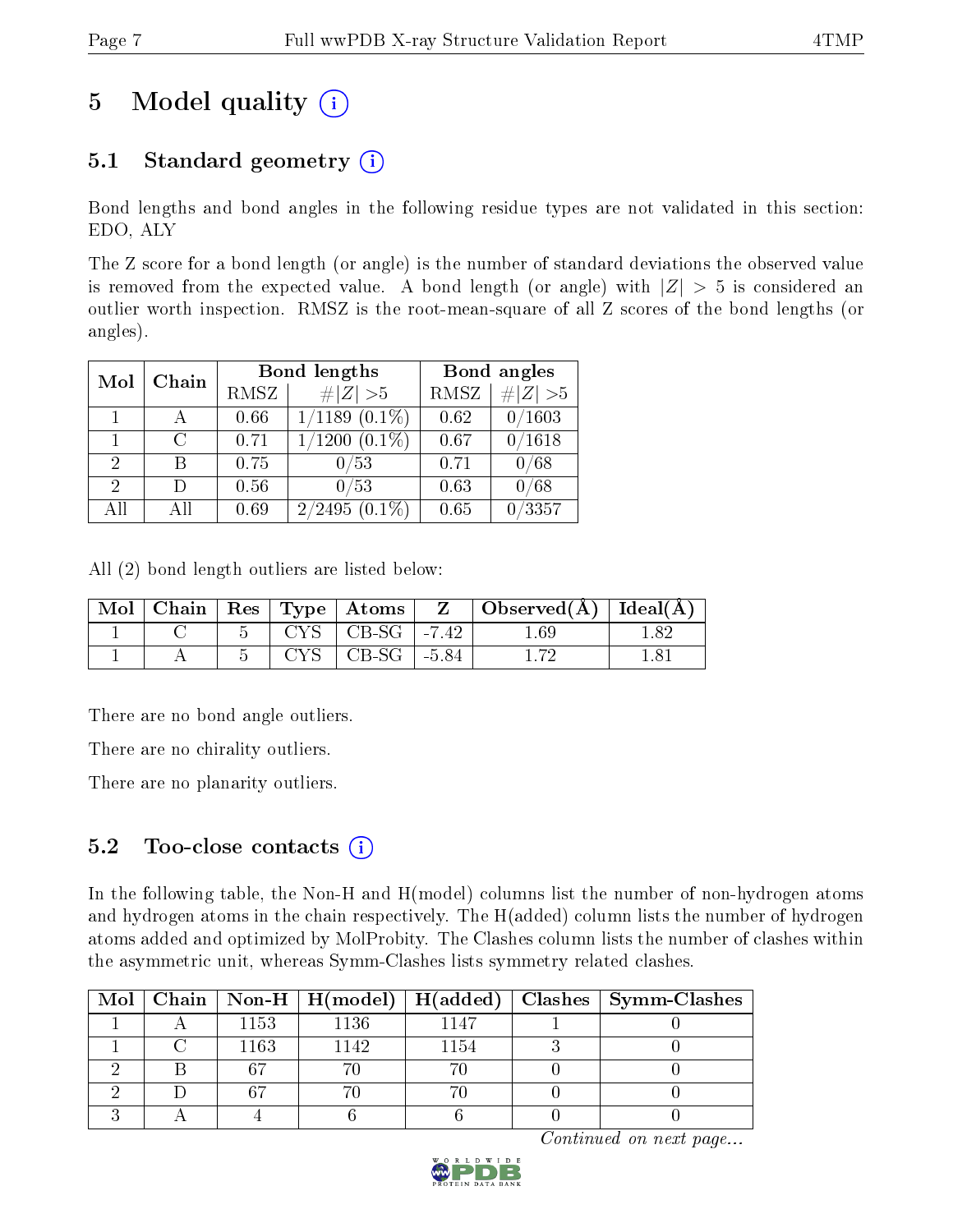|  |         |      |      | Mol   Chain   Non-H   H(model)   H(added)   Clashes   Symm-Clashes |
|--|---------|------|------|--------------------------------------------------------------------|
|  |         |      |      |                                                                    |
|  | 93      |      |      |                                                                    |
|  |         |      |      |                                                                    |
|  | $100\,$ |      |      |                                                                    |
|  |         |      |      |                                                                    |
|  | 2676    | 2442 | 2465 |                                                                    |

Continued from previous page...

The all-atom clashscore is defined as the number of clashes found per 1000 atoms (including hydrogen atoms). The all-atom clashscore for this structure is 1.

All (4) close contacts within the same asymmetric unit are listed below, sorted by their clash magnitude.

| Atom-1           | Atom-2                      | Interatomic<br>distance $(A)$ | Clash<br>overlap (A |
|------------------|-----------------------------|-------------------------------|---------------------|
| 1:C:16:ARG:NH1   | 4:C:358:HOH:O               | 2.43                          | 0.51                |
| 1:C:62:PRO:HB2   | 3:C:201:EDO:H12             | 1.96                          | 0.48                |
| 1: A:9: VAL:HG23 | $1: A: 122: \text{LEU:HB2}$ | 1.99                          | 0.43                |
| 1:C:20:ARG:CZ    | $1:C:24$ : THR: HG22        | 2.50                          | 0.40                |

All (1) symmetry-related close contacts are listed below. The label for Atom-2 includes the symmetry operator and encoded unit-cell translations to be applied.

| Atom-1 | Atom-2                               |      | Clash<br>overlap $(A)$ |  |
|--------|--------------------------------------|------|------------------------|--|
|        | 4:A:316:HOH:O   4:C:320:HOH:O[4 655] | 2.14 | 1.06                   |  |

## 5.3 Torsion angles  $(i)$

#### 5.3.1 Protein backbone (i)

In the following table, the Percentiles column shows the percent Ramachandran outliers of the chain as a percentile score with respect to all X-ray entries followed by that with respect to entries of similar resolution.

The Analysed column shows the number of residues for which the backbone conformation was analysed, and the total number of residues.

| Mol   Chain | Analysed                                | Favoured   Allowed   Outliers   Percentiles |          |                             |  |
|-------------|-----------------------------------------|---------------------------------------------|----------|-----------------------------|--|
|             | $136/141 (96\%)$   134 (98\%)   2 (2\%) |                                             |          | $\boxed{100}$ $\boxed{100}$ |  |
|             | $137/141$ (97\%)   134 (98\%)           |                                             | $3(2\%)$ | 100 100                     |  |

Continued on next page...

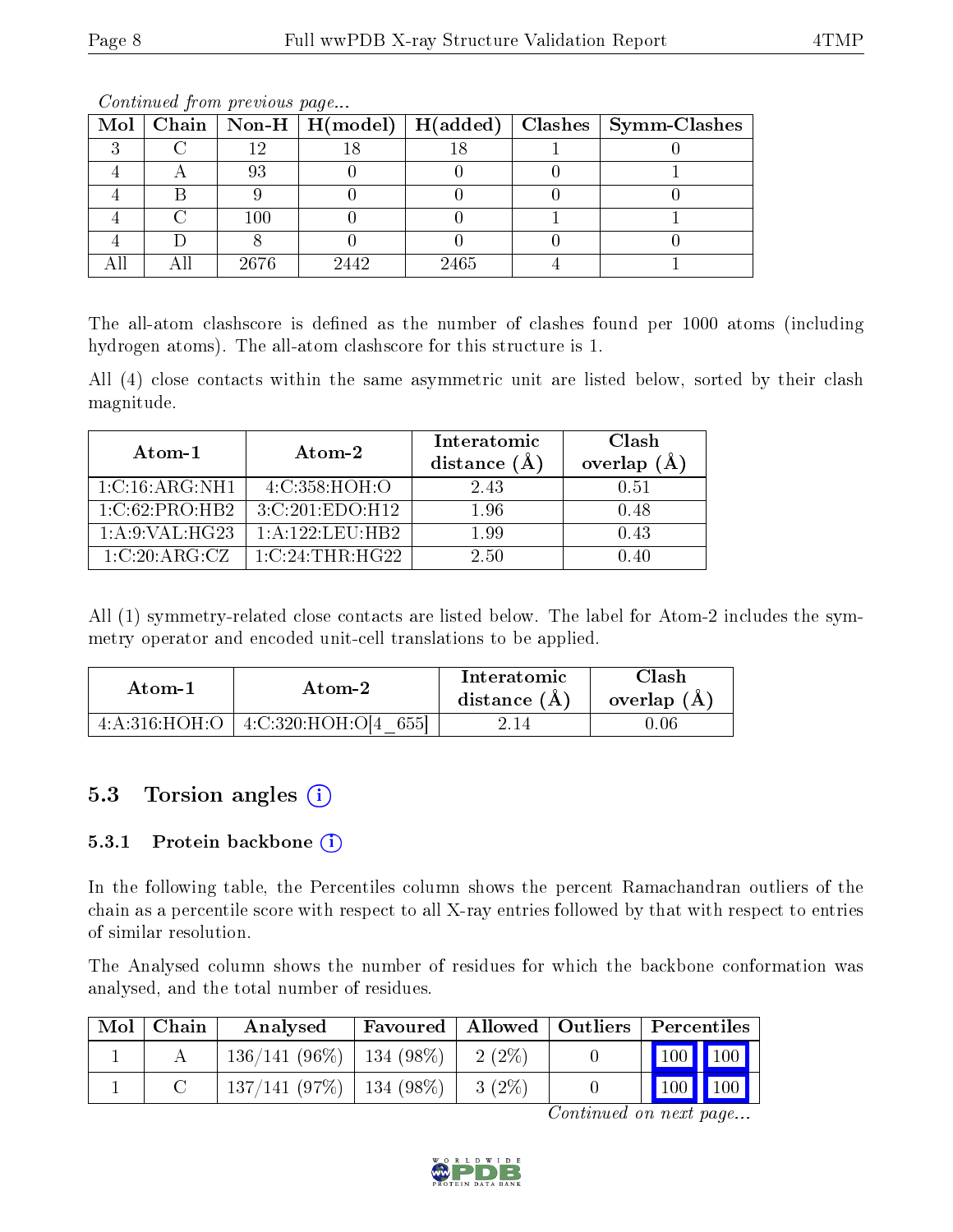|     |       | contentable provided page |              |                    |                                          |
|-----|-------|---------------------------|--------------|--------------------|------------------------------------------|
| Mol | Chain | Analysed                  | Favoured     | Allowed   Outliers | Percentiles                              |
|     |       | $6/11(54\%)$              | 6 $(100\%)$  |                    | $\vert$ 100 $\vert$<br>$\mid$ 100 $\mid$ |
|     |       | $6/11(54\%)$              | 6 $(100\%)$  |                    | 100                                      |
| All | All   | $285/304(94\%)$           | 280 $(98\%)$ | $5(2\%)$           | 100 <sup>1</sup>                         |

Continued from previous page...

There are no Ramachandran outliers to report.

#### 5.3.2 Protein sidechains  $(i)$

In the following table, the Percentiles column shows the percent sidechain outliers of the chain as a percentile score with respect to all X-ray entries followed by that with respect to entries of similar resolution.

The Analysed column shows the number of residues for which the sidechain conformation was analysed, and the total number of residues.

| Mol                         | Chain   | Analysed        | Rotameric     | Outliers | Percentiles |                 |  |
|-----------------------------|---------|-----------------|---------------|----------|-------------|-----------------|--|
|                             | А       | $127/129$ (98%) | 126 $(99\%)$  | $1(1\%)$ | 81          | 91 <sup>1</sup> |  |
|                             | $\rm C$ | $128/129$ (99%) | 128 $(100\%)$ |          | 100         | 100             |  |
| $\mathcal{D}_{\mathcal{A}}$ | В       | $6/8$ (75%)     | 6 $(100\%)$   |          | 100         | 100             |  |
| $\mathcal{D}$               | D)      | $6/8$ (75%)     | 5(83%)        | 1(17%)   |             | 2 <sup>1</sup>  |  |
| All                         | All     | 267/274(97%)    | $265(99\%)$   | $2(1\%)$ | 84          | 92              |  |

All (2) residues with a non-rotameric sidechain are listed below:

| Mol | Chain | Res | Type |
|-----|-------|-----|------|
|     |       |     |      |
|     |       |     | -415 |

Some sidechains can be flipped to improve hydrogen bonding and reduce clashes. There are no such sidechains identified.

#### $5.3.3$  RNA  $(i)$

There are no RNA molecules in this entry.

### 5.4 Non-standard residues in protein, DNA, RNA chains  $(i)$

2 non-standard protein/DNA/RNA residues are modelled in this entry.

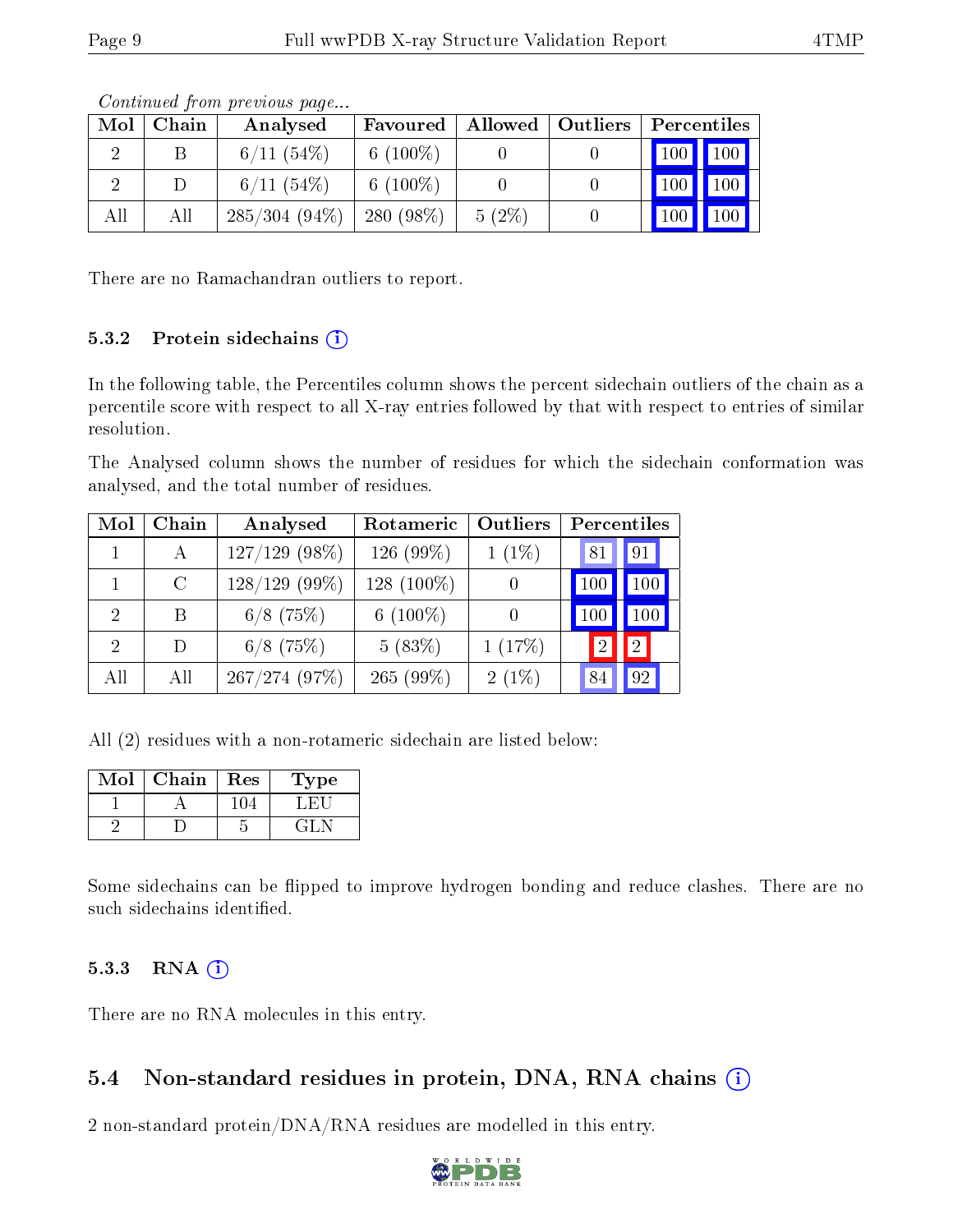In the following table, the Counts columns list the number of bonds (or angles) for which Mogul statistics could be retrieved, the number of bonds (or angles) that are observed in the model and the number of bonds (or angles) that are dened in the Chemical Component Dictionary. The Link column lists molecule types, if any, to which the group is linked. The Z score for a bond length (or angle) is the number of standard deviations the observed value is removed from the expected value. A bond length (or angle) with  $|Z| > 2$  is considered an outlier worth inspection. RMSZ is the root-mean-square of all Z scores of the bond lengths (or angles).

| Mol |                      | $\mid$ Chain $\mid$ | $^+$ $\rm Res$ | $\lfloor$ Link $\rfloor$ | Bond lengths |        |      | Bond angles              |      |  |
|-----|----------------------|---------------------|----------------|--------------------------|--------------|--------|------|--------------------------|------|--|
|     | $\perp$ Type $\perp$ |                     | Counts         | RMSZ                     | # $ Z  > 2$  | Counts | RMSZ | $\Vert \# \vert Z \vert$ |      |  |
|     |                      |                     |                | ↵                        | 10.11.12     | 0.89   |      | 12.14                    | 0.80 |  |
|     |                      |                     |                | $\Omega$<br>↵            | 10.11.       | 0.87   |      | 7.12.14                  |      |  |

In the following table, the Chirals column lists the number of chiral outliers, the number of chiral centers analysed, the number of these observed in the model and the number defined in the Chemical Component Dictionary. Similar counts are reported in the Torsion and Rings columns. '-' means no outliers of that kind were identified.

| $\text{Mol}$ |  |  | $\mid$ Type $\mid$ Chain $\mid$ Res $\mid$ Link $\mid$ Chirals $\mid$ | <b>Torsions</b>             | Rings                    |
|--------------|--|--|-----------------------------------------------------------------------|-----------------------------|--------------------------|
|              |  |  |                                                                       | 0/9/10/12                   | $\sim$                   |
|              |  |  | <b>Service</b>                                                        | $\lfloor 2/9/10/12 \rfloor$ | <b>Contract Contract</b> |

There are no bond length outliers.

There are no bond angle outliers.

There are no chirality outliers.

All (2) torsion outliers are listed below:

| Mol | Chain   $\text{Res}$   $\text{Type}$ |  | Atoms        |
|-----|--------------------------------------|--|--------------|
|     |                                      |  | N-CA-CB-CG   |
|     |                                      |  | $C-CA-CB-CG$ |

There are no ring outliers.

No monomer is involved in short contacts.

#### 5.5 Carbohydrates  $(i)$

There are no carbohydrates in this entry.

### 5.6 Ligand geometry  $(i)$

4 ligands are modelled in this entry.

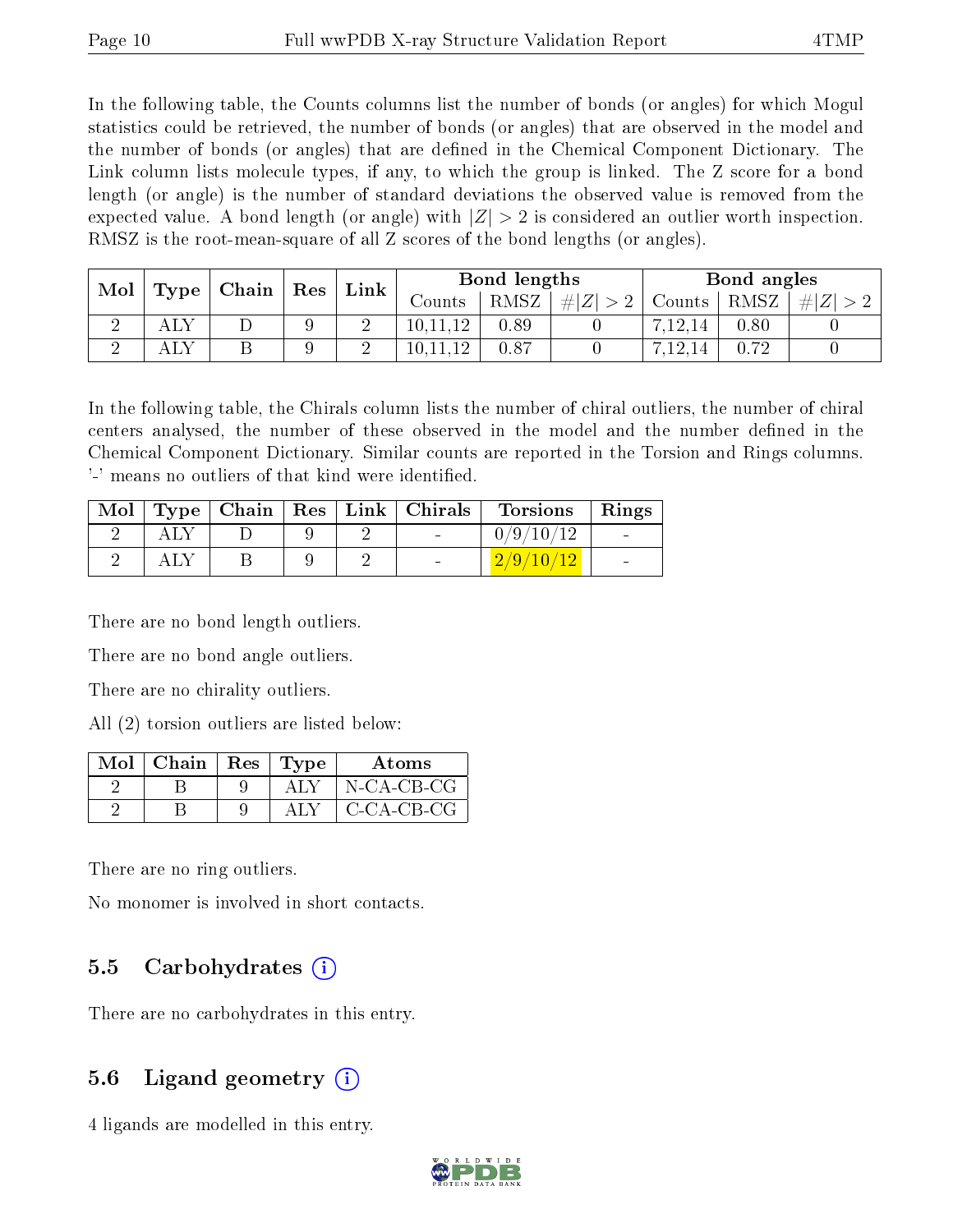In the following table, the Counts columns list the number of bonds (or angles) for which Mogul statistics could be retrieved, the number of bonds (or angles) that are observed in the model and the number of bonds (or angles) that are dened in the Chemical Component Dictionary. The Link column lists molecule types, if any, to which the group is linked. The Z score for a bond length (or angle) is the number of standard deviations the observed value is removed from the expected value. A bond length (or angle) with  $|Z| > 2$  is considered an outlier worth inspection. RMSZ is the root-mean-square of all Z scores of the bond lengths (or angles).

| Mol |            | Chain | $\operatorname{Res}$ | Link                     | Bond lengths |      |             | Bond angles |      |   |
|-----|------------|-------|----------------------|--------------------------|--------------|------|-------------|-------------|------|---|
|     | Type       |       |                      |                          | Counts       | RMSZ | # $ Z  > 2$ | Counts      | RMSZ | Z |
| 3   | <b>EDO</b> |       | 201                  | $\overline{\phantom{a}}$ | 3.3.3        | 0.65 |             | 2.2.2       | 0.28 |   |
| 3   | <b>EDO</b> |       | 203                  | $\overline{\phantom{a}}$ | 3.3.3        | 0.63 |             | 2,2,2       | 0.54 |   |
| 3   | <b>EDO</b> |       | 202                  | $\overline{\phantom{a}}$ | 3.3.3        | 0.61 |             | 2.2.2       | 0.26 |   |
| 3   | <b>EDO</b> |       | 201                  | $\overline{\phantom{a}}$ | 3.3.3        | 0.53 |             | 2,2,2       | 0.28 |   |

In the following table, the Chirals column lists the number of chiral outliers, the number of chiral centers analysed, the number of these observed in the model and the number defined in the Chemical Component Dictionary. Similar counts are reported in the Torsion and Rings columns. '-' means no outliers of that kind were identified.

| Mol | $+$ Type $+$ | Chain |     |  | $\mid$ Res $\mid$ Link $\mid$ Chirals $\mid$ Torsions | Rings |
|-----|--------------|-------|-----|--|-------------------------------------------------------|-------|
|     | <b>EDO</b>   |       | 201 |  | 0/1/1/                                                |       |
|     | EDO.         |       | 203 |  |                                                       |       |
|     | <b>EDO</b>   |       | 202 |  |                                                       |       |
|     | EDO.         |       | 201 |  |                                                       |       |

There are no bond length outliers.

There are no bond angle outliers.

There are no chirality outliers.

All (1) torsion outliers are listed below:

| $\sqrt{Mol}$ Chain   Res   Type |  | Atoms                  |
|---------------------------------|--|------------------------|
|                                 |  | $EDO$   $O1$ -C1-C2-O2 |

There are no ring outliers.

1 monomer is involved in 1 short contact:

|  |           | Mol   Chain   Res   Type   Clashes   Symm-Clashes |
|--|-----------|---------------------------------------------------|
|  | 201   EDO |                                                   |

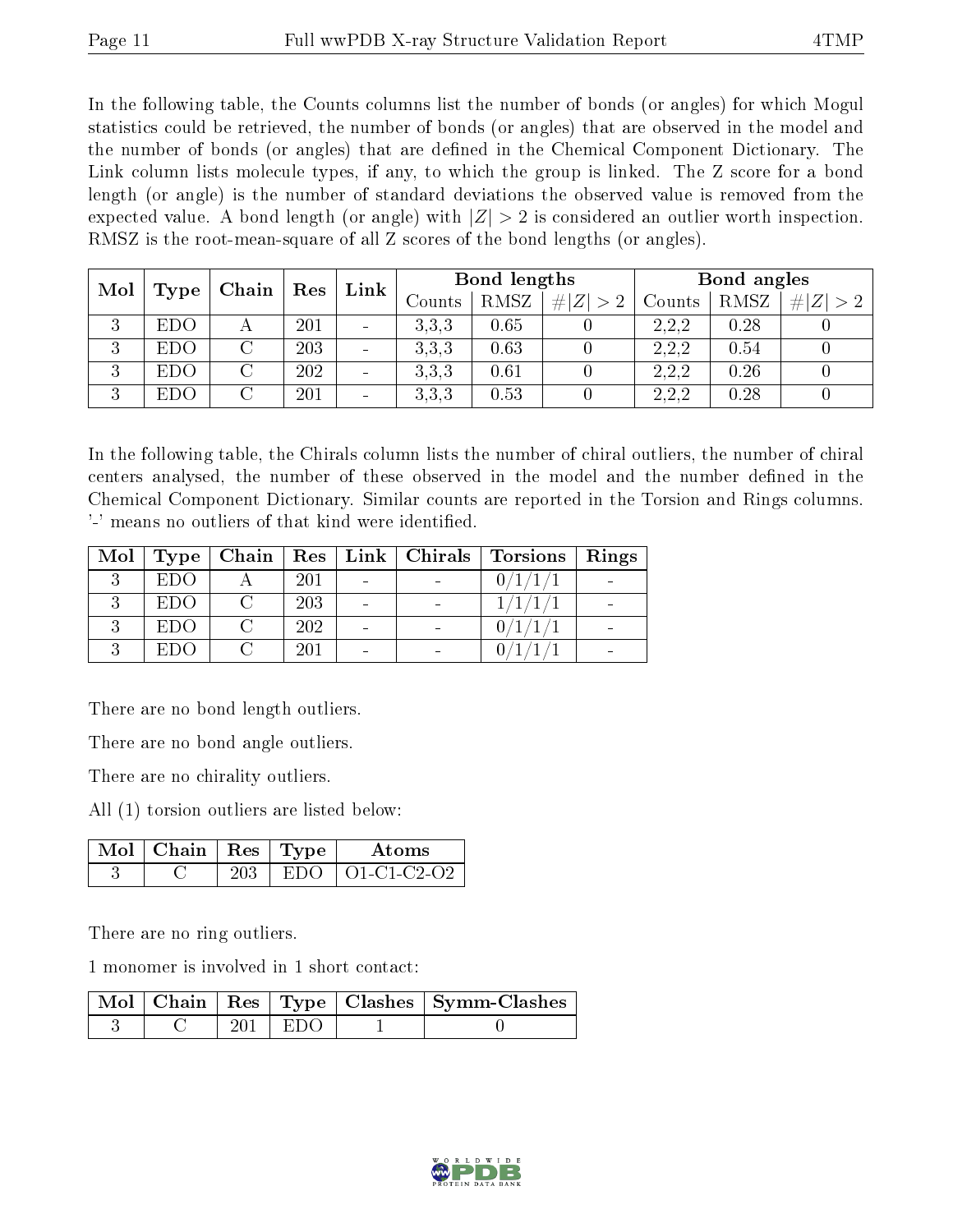## 5.7 [O](https://www.wwpdb.org/validation/2017/XrayValidationReportHelp#nonstandard_residues_and_ligands)ther polymers (i)

There are no such residues in this entry.

## 5.8 Polymer linkage issues (i)

There are no chain breaks in this entry.

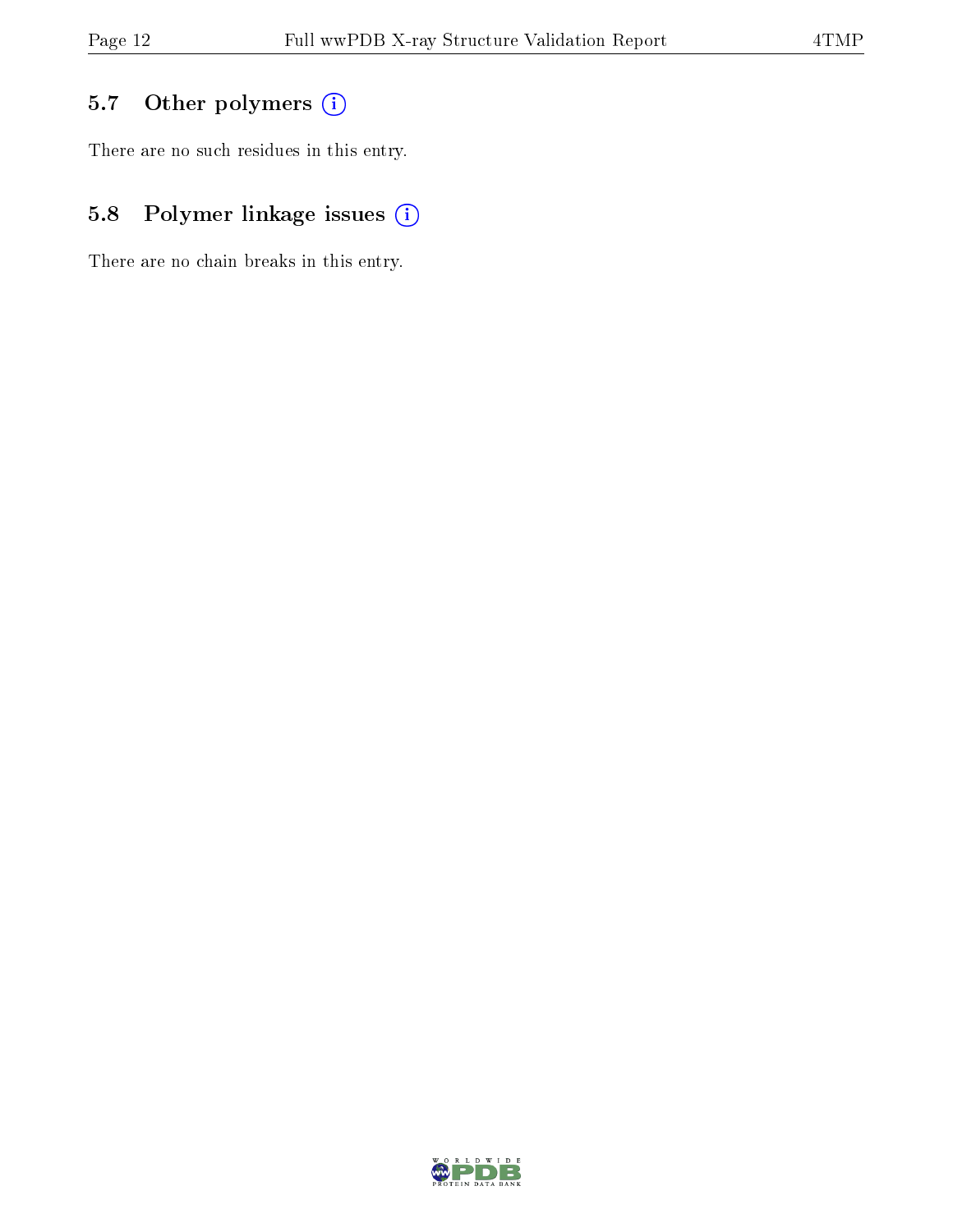## 6 Fit of model and data  $\left( \cdot \right)$

## 6.1 Protein, DNA and RNA chains (i)

In the following table, the column labelled  $#RSRZ>2'$  contains the number (and percentage) of RSRZ outliers, followed by percent RSRZ outliers for the chain as percentile scores relative to all X-ray entries and entries of similar resolution. The OWAB column contains the minimum, median,  $95<sup>th</sup>$  percentile and maximum values of the occupancy-weighted average B-factor per residue. The column labelled  $Q< 0.9$  lists the number of (and percentage) of residues with an average occupancy less than 0.9.

| Mol           | Chain   | Analysed        | ${ <\hspace{-1.5pt}{\mathrm{RSRZ}} \hspace{-1.5pt}>}$ | $\#\text{RSRZ}\text{>2}$ |  |      |    | $OWAB(A^2)$    | Q <sub>0.9</sub> |
|---------------|---------|-----------------|-------------------------------------------------------|--------------------------|--|------|----|----------------|------------------|
|               | А       | 138/141(97%)    | $-0.22$                                               | $0$   100                |  | '100 |    | 26, 38, 63, 73 |                  |
|               | $\rm C$ | $139/141(98\%)$ | $-0.27$                                               | $\vert$ 100              |  | 100  |    | 20, 34, 63, 83 |                  |
| $\mathcal{D}$ | Β       | 8/11(72%)       | $-0.18$                                               | $0$   100                |  | 100  |    | 27, 34, 55, 58 |                  |
| 2             | D       | 8/11(72%)       | 0.38                                                  | $1(12\%)$                |  | 3    | 5  | 29, 41, 59, 68 |                  |
| All           | All     | $293/304(96\%)$ | $-0.23$                                               | $(0\%)$ 94               |  |      | 96 | 20, 36, 63, 83 |                  |

All (1) RSRZ outliers are listed below:

| Mol   Chain   Res   Type   RSRZ |  |  |
|---------------------------------|--|--|
|                                 |  |  |

### 6.2 Non-standard residues in protein, DNA, RNA chains (i)

In the following table, the Atoms column lists the number of modelled atoms in the group and the number defined in the chemical component dictionary. The B-factors column lists the minimum, median,  $95<sup>th</sup>$  percentile and maximum values of B factors of atoms in the group. The column labelled  $Q< 0.9$  lists the number of atoms with occupancy less than 0.9.

| Mol | $\perp$ Type $\parallel$ Chain $\parallel$ |       |      |      | $\mid$ Res $\mid$ Atoms $\mid$ RSCC $\mid$ RSR $\mid$ B-factors(A <sup>2</sup> ) $\mid$ Q<0.9 |  |
|-----|--------------------------------------------|-------|------|------|-----------------------------------------------------------------------------------------------|--|
|     |                                            |       | 0.96 | 0.14 | 27,37,43,46                                                                                   |  |
|     |                                            | 12/13 | 0.98 | 0.12 | 29, 34, 41, 45                                                                                |  |

### 6.3 Carbohydrates (i)

There are no carbohydrates in this entry.